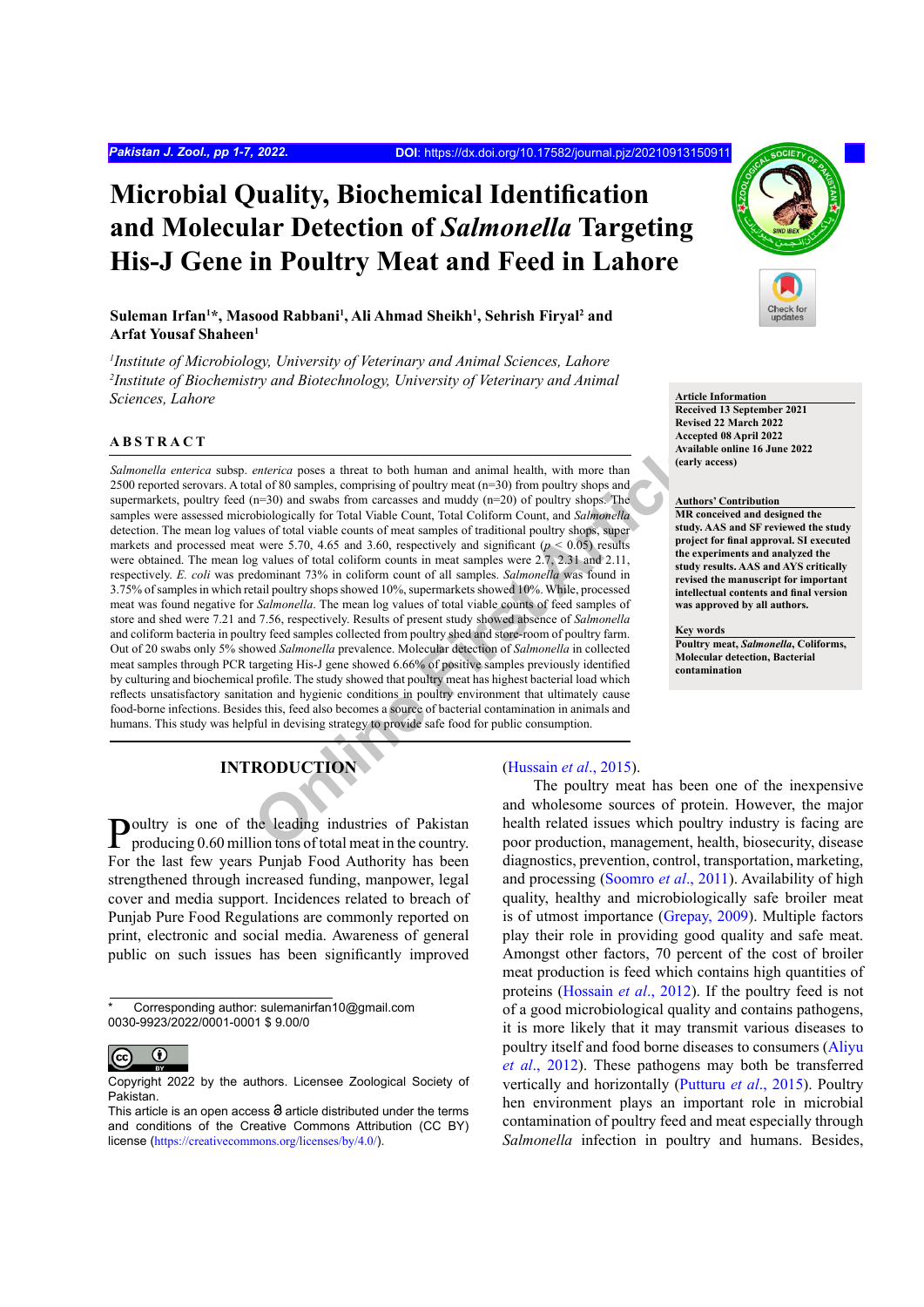poultry bird droppings, broiler feed, water, litter and aerosol contamination may also occur ([Omwandho and](#page-5-5) [Kubota, 2010](#page-5-5)).

*Salmonella* spp. are gram negative, rod shaped, motile, non-spore formers and facultative anaerobes. These bacteria are present in everywhere e.g. soil, water and GIT of most animals including humans [\(Maqsood,](#page-5-6) [2012\)](#page-5-6). Generally severe type of food poisoning is caused by ingestion of *Salmonella enteritidis* contaminated poultry products. The signs and symptoms seen later 6-72 h after consumption are fever and gastroenteritis in which diarrhea, nausea and vomiting may occur. It is studied that in US in 2005, 45000 cases of non-typhoid *Salmonella*  were reported with an estimate of 1.4 million infections and 600 deaths every year (Maqsood, 2012).

Foodborne infections caused by *Salmonella* represent an important public health issue and it is due to consumption of poultry products contaminated with *Salmonella* and improper cooking. Poultry feed should also be safe from pathogenic microorganisms otherwise cause diseases in birds which ultimately cause infections in humans due to consumption of food of animal origin. Keeping in view the importance of topic, the present study was designed to check microbial quality in poultry meat and feed having public health significance and to compare quality of meats available in different management conditions: (1) Street level slaughter shops with poor hygiene, (2) Clean meat shops having chilling facilities with apparently good hygienic conditions, and (3) Branded and processed poultry meat sold at super stores.

# **MATERIALS AND METHODS**

#### *Sample collection*

A number of 80 samples were collected including 30 samples of meat (10 meat samples available in retail market shops, 10 from meat shops which were clean and having chilling facilities and 10 from processed meat, 20 samples/swabs from environment of poultry meat shops such as 10 swabs from drums (used to put slaughter birds) and 10 from wooden cutting board. Beside these samples, 30 samples of feed from store and shed were also collected. All these samples were transported to Institute of Microbiology, University of Veterinary and Animal Sciences, Lahore under appropriate conditions. All the samples were subjected to microbiological analysis including total viable counts, total coliform counts and detection of *Salmonella.*

#### *Microbiological analysis*

One gram of each feed and meat sample was separately ground and minced using sterile micro-pestle and mortar, respectively. The samples were separately processed for 10-fold serial dilutions. Then, 0.1 mL of appropriate dilutions were inoculated onto nutrient agar plate and MacConkey's agar plate and incubated for 18- 24 h at 37ºC. Thereafter, the plates having any bacterial growth (30-300 colonies) were selected and counted. Then multiplied the number of colonies with dilution factor and correction factor to determine the colony forming unit per gram of feed and meat (Aliyu *et al*[., 2012\)](#page-5-3).

#### *Isolation and identification of* Salmonella

EXAMPLE THODS<br>
STOC for 18-24 h. A 0.1 mL of<br>
ear (Magsood, 2012).<br>
The Rappapert Vassiladis Sove Big balmonella represent<br>
thissue and its due to consumption<br>
followed by incubation at 41.5°<br>
followed by incubation at 41. For the pre-enrichment of samples, pouring of 25 g of sample (feed/meat) in 225 mL of buffered peptone water was done and incubation was given aerobically at 37ºC for 18-24 h. A 0.1 mL of inoculum from buffered peptone water was added to a tube containing 10 mL of the Rappaport Vassiliadis Soy Broth for enrichment and followed by incubation at 41.5ºC for 24 h. A loop full culture from the enriched culture was inoculated onto selective media such as Salmonella Shigella agar and Brilliant Green agar and give incubation at 37ºC for 18- 24 h for isolation and purification. The plates having colorless colonies with black centered on Salmonella Shigella agar and whitish pink colonies with red halos on brilliant green agar were isolated and purified ([Waghamare](#page-6-1) et al., 2017). First of all, Gram staining was performed and then biochemical tests such as indole production, methyl red, voges prausker, citrate utilization, urease test, triple sugar iron test, catalase and oxidase test were performed for further identification following Bergey's manual of determinative Bacteriology.

#### *DNA extraction*

Genomic DNA of *Salmonella* was extracted by using GF-1 Vivantis Bacterial DNA extraction kit method. Extracted DNA was stored at 4°C or -20°C for further processing. The quantification and purity of extracted DNA was done by Nano drop method using Thermo Scientific NanoDrop™ 2000/2000c Spectrophotometer.

#### *PCR amplification of* hisJ *gene*

For conventional PCR analysis, primers pair was used against his-J having amplicon size of 496-bp and this is most conserved region among *Salmonella* species. This gene codes for histidine transport operon. The specificity of pair of primers was evaluated by nucleotide similarity searched with the BLAST algorithm at the NCBI website [\(http://www.ncbi.nlm.nih.gov\)](http://www.ncbi.nlm.nih.gov) ([Cohen et al., 1993\)](#page-5-7).

A reaction mixture of 25 µL was prepared as 12.5 µL master mix, 1µL forward primer, 1 µL reverse primer, 2 µL DNA and 8.5 µL nuclease free water. The conditions of PCR was as follows; initial denaturation of 5 min at 95ºC followed by denaturation of 30 seconds at 94ºC, annealing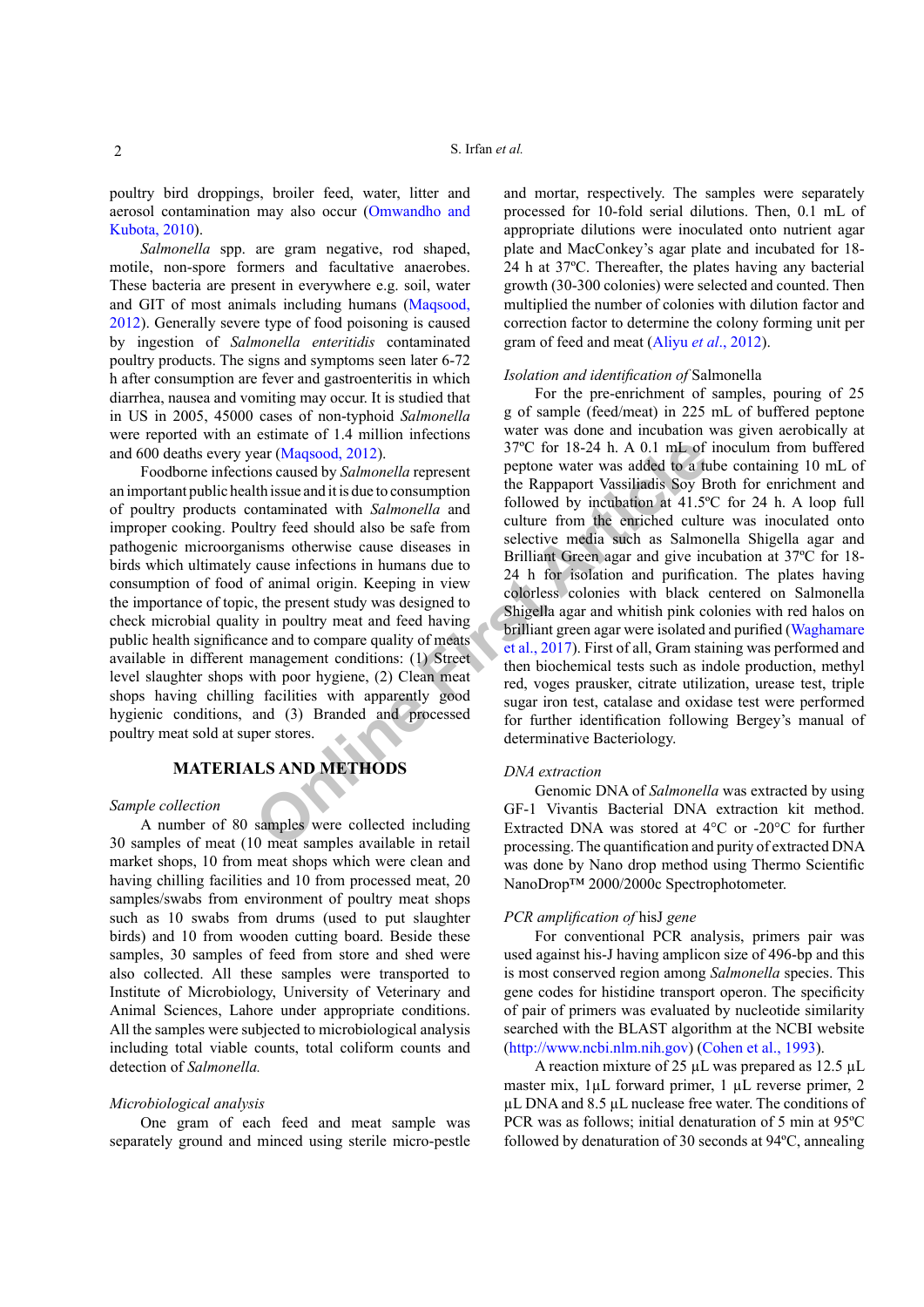at 60ºC for 30 seconds, extension at 72ºC for 45 seconds followed by final extension at 72ºC for 10 min. Finally, 3 µL of loading buffer was mixed into 7 µL of PCR product and electrophoresed on 1% gel at current and voltage of 150 Amp and 100 volts, respectively. A 100 bp DNA ladder was also used for PCR amplicons and positive and negative controls were also run along the samples. After 30 min, gel was seen on UV transilluminator to see the bands.

## **RESULTS AND DISCUSSION**

Food production and safety has been major concern now a days ([Shareef](#page-6-2) *et al*., 2009). Poultry meat is very good source of proteins for humans in the form of egg and meat ([Maqsood, 2012](#page-5-6)). Many food borne pathogens like *Salmonella* spp. and *E. coli* present in feed and then from here transfer to meat and other animal commodities which ultimately results in food poisoning. Poultry meat, eggs and other food products are known sources of *Salmonella* contamination (Sanchez *et al*., 2002). Foodborne salmonellosis affects public health badly worldwide. It was estimated that non typhoidal *Salmonella* causes almost 93.8 million infections and 155,000 deaths every year worldwide (Antunes *et al*., 2016).

Foodborne infections are mostly caused by *Salmonella* (Waghamare *et al*., 2017) while *Salmonella enterica* serovar *Enteritidis* and *typhimurium* are involved in salmonellosis (Modarressi and Thong, 2010). The former one is of medical significance in humans (Roy *et al*[., 2002](#page-5-9)) and also significant infectious agent for existence of gastrointestinal complications (Schrank *et al*., 2001). So there is need to study on evaluation of microbiological analysis of meat and feed to reduce microbial challenges and infectious diseases. Therefore, this study was planned to evaluate microbiological quality of feed and meat mainly *Salmonella* spp.

## *Total viable counts and total coliform contents in meat sample*

In our study, the mean log values of total viable counts of meat samples in different management conditions such as traditional poultry shops, popular super markets and processed meat are 5.70, 4.65 and 3.60, respectively, and results showed significant difference between processing of meat in different management conditions ( $p < 0.05$ ) [\(Table I\)](#page-3-0) and the results agreed with Cohen *et al*[. \(2007\)](#page-5-10) and [Kozačinski](#page-5-11) *et al*. (2006) for raw poultry shops and supermarkets. The results of total viable counts of meat sold at popular super markets was not more than the results of study in [Eglezos](#page-5-12) *et al*. (2008). The mean log values of total coliform counts in meat samples of retail poultry

shops, popular super markets and processed meat were 2.7, 2.31 and 2.11, respectively showed no significance and agreed with that reported for poultry in studies of [Adu-Gyamfi](#page-5-13) *et al*. (2012). From coliform bacteria, *E. coli* occurrence was 73% of all samples examined in which meat sold at retail poultry shops and popular super markets showed 80% prevalence and processed meat showed 60%. This showed high percentage as comparable to findings of Iman *et al*[. \(2015\)](#page-5-14) except processed meat.

The highest bacterial load and coliform count was found in raw poultry shops and lowest in processed meat such as chicken nuggets of different brands show that poor hygienic and unsatisfied sanitary conditions in retail poultry shops and due to chilling facility the bacterial load was lower in popular super markets and processed meat than retail poultry outlets. The processed poultry (chicken nuggets) showed lowest aerobic plate count as compared to other due to processing, adding spices, packaging and freezing as these all activities disturbed the growth of bacteria.

#### *Molecular detection of* Salmonella *in poultry meat*

**Exampl[e](#page-5-8) 18** In the form of egg and<br> **Example 18** In the form of egg and<br>
In the near olid present in feed and then from<br> **Example 18** In the real polity outlets. The present in feed and then from<br> **Example 18** In the two Black centered, colorless colonies of *Salmonella* were observed on Salmonella Shigella agar while, pinkish white colonies were appeared on Brilliant green agar. His-J gene is the most conserved region in genome of *Salmonella* and present in almost all species of *Salmonella.* The association between the results of selective culturing and PCR was same as there was no difference between their outcomes. Only the samples that were identified for *Salmonella* occurrence through selective plating and biochemical tests were confirmed by polymerase chain reaction targeting hisJ gene. In 6.66% of all meat samples, retail poultry shops showed 10%, meat from supermarkets showed 10% and no sample of processed poultry meat was positive for *Salmonella*. The prevalence of *Salmonella* in raw poultry meat was more than that reported by [Razzaq](#page-5-15) *et al*. (2013) which was 2% and less than with the findings of [Soomro](#page-6-0) *et al*[. \(2011](#page-6-0)) with 38% occurrence. The results of *Salmonella*  detected in meat of supermarkets was almost agreed with results of [Kozačinski](#page-5-11) *et al*. (2006) and more than reported by Cohen *et al*[. \(2007\)](#page-5-10). Out of 2 *Salmonella* positive samples in meat ([Fig. 1](#page-4-0)) and out of 20 environmental swabs from poultry shops, only 1 sample showed positive results by PCR for *Salmonella* having percentage occurrence of 5% [\(Fig. 2](#page-4-1)). The results showed no significant differences between swabs of cutting board/muddy and carcasses. From this, swabs from muddy/wooden cutting board showed 10% prevalence which is less than reported by [Upadhyaya](#page-6-5) *et al*[. \(2012](#page-6-5)) and the swabs which were taken from carcasses showed negative result for *Salmonella* less than the findings of [Waghamare](#page-6-1) *et al*. (2017). As odd ratio value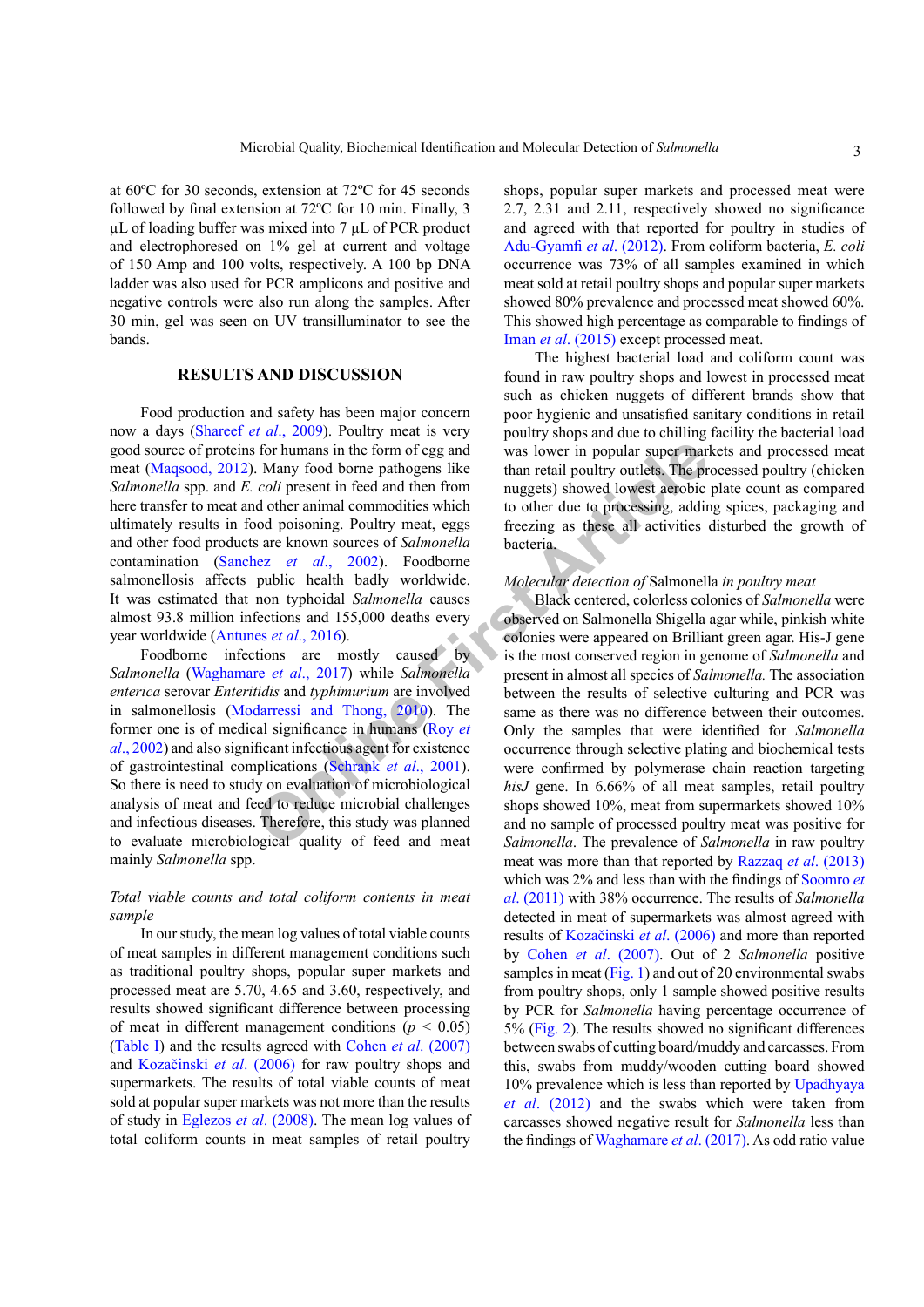<span id="page-3-0"></span>**Table I. Results of total viable counts and total coliform counts in meat (traditional meat shapes, popular super market, processed meat) and feed (store, shed) samples.**

|              |                                                  |                      |               |                       |               | 4         | A4                   | $4.8x10^{3}$                                                         |      |
|--------------|--------------------------------------------------|----------------------|---------------|-----------------------|---------------|-----------|----------------------|----------------------------------------------------------------------|------|
| S.           | <b>Sample</b>                                    | <b>Total viable</b>  | Mean          | <b>Total coliform</b> | Mean          | 5         | A <sub>5</sub>       | $2.0x10^{5}$                                                         |      |
|              | No code                                          | counts<br>(cfu/g)    | log<br>values | counts (cfu/g)        | log<br>values | 6         | A <sub>6</sub>       | $1.5x10^{6}$                                                         |      |
|              | <b>Traditional meat shops</b>                    |                      |               |                       |               | 7         | A7                   | $1.18x10^{3}$                                                        |      |
| $\mathbf{1}$ | A                                                | $3.0 \times 10^{6}$  |               | $9.6 \times 10^{3}$   |               | $\,$ $\,$ | A8                   | 1.04x10 <sup>3</sup>                                                 |      |
| $\sqrt{2}$   | $\, {\bf B}$                                     | $6.0 \times 10^{6}$  |               | $2.8 \times 10^3$     |               | 9         | A <sub>9</sub>       | 1.85x10 <sup>4</sup>                                                 |      |
| 3            | $\mathbf C$                                      | $8.6 \times 10^{8}$  |               | $7.3 \times 10^3$     |               | 10        | A10                  | $8.0x10^{5}$                                                         |      |
| 4            | $\mathbf D$                                      | $3.6 \times 10^{6}$  |               | $1.2 \times 10^3$     |               | 11        | A11                  | 8.0x104                                                              |      |
| 5            | E                                                | $1.5 \times 10^{7}$  |               | $1.1 \times 10^{4}$   |               | 12        | A12                  | $3.5x10^{3}$                                                         |      |
| 6            | $\boldsymbol{\mathrm{F}}$                        | $3.0 \times 10^{4}$  |               | $3.0 \times 10^{2}$   |               | 13        | A13                  | 2.7x10 <sup>4</sup>                                                  |      |
| 7            | $\mathbf G$                                      | $2.2 \times 10^{4}$  |               | No count              |               | 14        | A14                  | 2.0x10 <sup>4</sup>                                                  |      |
| 8            | $\boldsymbol{\mathrm{H}}$                        |                      |               |                       |               |           | 15 A15               | $7.1 \times 10^3$                                                    | 7.21 |
|              |                                                  | $2.5 \times 10^{4}$  |               | No count              |               |           | <b>Shed</b>          |                                                                      |      |
| 9            | Ι                                                | $1.24 \times 10^{6}$ |               | $4.0 \times 10^{2}$   |               |           | 16 B1                | $6.2x10^3$                                                           |      |
| 10           | J                                                | $2.92 \times 10^{4}$ | 5.70          | $3.5 \times 10^3$     | 2.70          | 17        | B <sub>2</sub>       | $5.0x10^{5}$                                                         |      |
|              | Popular super markets                            |                      |               |                       |               | 18        | B <sub>3</sub>       | $1018x10^6$                                                          |      |
| 11           | <b>HYP</b>                                       | $2.7 \times 10^{3}$  |               | $1.0\times10^{2}$     |               |           | $19$ B4              | 1.12x10 <sup>3</sup>                                                 |      |
| 12           | EMP                                              | $1.7 \times 10^{5}$  |               | $1.0\times10^{3}$     |               | 20        | B <sub>5</sub>       | $9.2x10^{5}$                                                         |      |
| 13           | CF                                               | $1.8\times10^4$      |               | $1.15 \times 10^{3}$  |               | 21        | <b>B6</b>            | $9.6x10^{5}$                                                         |      |
| 14           | ZN                                               | $2.6 \times 10^{4}$  |               | No count              |               | 22        | B7                   | $4.2x10^{5}$                                                         |      |
| 15           | GV                                               | $2.5 \times 10^{5}$  |               | $7.0{\times}10^2$     |               | 23        | B <sub>8</sub>       | $1.3x10^{5}$                                                         |      |
| 16           | $\ensuremath{\mathbf{Z}}\ensuremath{\mathbf{B}}$ | $1.21 \times 10^{4}$ |               | $1.4 \times 10^{2}$   |               | 24        | <b>B</b> 9           | $3.8x10^{5}$                                                         |      |
| 17           | <b>SW</b>                                        | $2.26 \times 10^{5}$ |               | $2.0 \times 10^{3}$   |               | 25        | <b>B10</b>           | 1.8x10 <sup>4</sup>                                                  |      |
| 18           | JS                                               | $6.9 \times 10^{3}$  |               | No count              |               |           | 26 B11               | $2.2x10^3$                                                           |      |
| 19           | FC                                               | $7.9 \times 10^{5}$  |               | $2.1 \times 10^3$     |               | 27        | <b>B12</b>           | $6.8x10^{6}$                                                         |      |
| 20           | MT                                               | $5.0 \times 10^{5}$  | 4.65          | $3.0 \times 10^{3}$   | 2.31          | $28\,$    | <b>B13</b>           | $4.1x10^2$                                                           |      |
|              | Processed meat                                   |                      |               |                       |               |           | 29 B14               | $2.0x10^{6}$                                                         |      |
| 21           | KN1                                              | $1.0\times10^4$      |               | No count              |               |           | 30 B15               | $3.4x10^{3}$                                                         | 7.56 |
| 22           | KN <sub>2</sub>                                  | $2.8 \times 10^{4}$  |               | $3.0 \times 10^3$     |               |           |                      | is 1.11 which indicates a positive                                   |      |
| 23           | SF1                                              | $2.14 \times 10^{3}$ |               | No count              |               |           |                      | estimate among the risk related fa                                   |      |
| 24           | SF <sub>2</sub>                                  | $1.16 \times 10^3$   |               | No count              |               |           |                      | of Salmonella. Out of above posit                                    |      |
| 25           | MN1                                              | $2.32\times10^{3}$   |               | $1.5 \times 10^{4}$   |               |           |                      | enteritidis was found. It depicts                                    |      |
|              | 26 MN2                                           | $2.5 \times 10^{4}$  |               | $1.27\times10^{3}$    |               |           | Cohen et al. (2007). | Salmonella serovars except S. e                                      |      |
|              | 27 BB1                                           | $3.2 \times 10^{4}$  |               | $4.0\times10^{2}$     |               |           |                      |                                                                      |      |
|              | 28 BB2                                           | $1.36\times10^{3}$   |               | $1.3 \times 10^{3}$   |               |           |                      | Total viable counts and total                                        |      |
| 29           | SB <sub>1</sub>                                  | $2.45 \times 10^3$   |               | $5.0 \times 10^{2}$   |               |           | samples              |                                                                      |      |
|              | 30 SB2                                           | $2.7 \times 10^{2}$  | 3.60          | No count              | 2.11          |           |                      | The mean log values of to                                            |      |
| <b>Store</b> |                                                  |                      |               |                       |               |           |                      | samples of store and shed were 7                                     |      |
| 1            | A <sub>1</sub>                                   | $5.5x10^{5}$         |               | Negative              |               |           |                      | showed no significant difference<br>of total viable counts showed si |      |
| 2            | A2                                               | $3.2x10^{5}$         |               | Negative              |               |           |                      | with the results of studies in Ul                                    |      |
| 3            | A3                                               | $3.1x10^3$           |               | Negative              |               |           |                      | and Obi and Ozugbo (2007).                                           |      |
|              |                                                  |                      |               |                       |               |           |                      | bacteria present in feeds of stor                                    |      |

| S.<br>No    | Sample<br>code | <b>Total viable</b><br>counts<br>(cfu/g) | Mean<br>log<br>values | <b>Total coliform</b><br>counts (cfu/g) | Mean<br>log<br>values |
|-------------|----------------|------------------------------------------|-----------------------|-----------------------------------------|-----------------------|
| 4           | A <sub>4</sub> | $4.8x10^{5}$                             |                       | Negative                                |                       |
| 5           | A <sub>5</sub> | $2.0x10^{5}$                             |                       | Negative                                |                       |
| 6           | A <sub>6</sub> | $1.5x10^{6}$                             |                       | Negative                                |                       |
| 7           | A7             | $1.18x10^{3}$                            |                       | Negative                                |                       |
| 8           | A8             | $1.04x10^{3}$                            |                       | Negative                                |                       |
| 9           | A <sub>9</sub> | 1.85x10 <sup>4</sup>                     |                       | Negative                                |                       |
| 10          | A10            | $8.0x10^{5}$                             |                       | Negative                                |                       |
| 11          | A11            | 8.0x10 <sup>4</sup>                      |                       | Negative                                |                       |
| 12          | A12            | $3.5x10^{3}$                             |                       | Negative                                |                       |
| 13          | A13            | 2.7x10 <sup>4</sup>                      |                       | Negative                                |                       |
| 14          | A14            | 2.0x10 <sup>4</sup>                      |                       | Negative                                |                       |
| 15          | A15            | $7.1x10^3$                               | 7.21                  | Negative                                | <b>NR</b>             |
| <b>Shed</b> |                |                                          |                       |                                         |                       |
| 16          | B1             | $6.2x10^3$                               |                       | Negative                                |                       |
| 17          | B2             | $5.0x10^{5}$                             |                       | Negative                                |                       |
| 18          | B <sub>3</sub> | 1018x10 <sup>6</sup>                     |                       | Negative                                |                       |
| 19          | BB4            | 1.12x10 <sup>3</sup>                     |                       | Negative                                |                       |
| 20          | B <sub>5</sub> | $9.2x10^{5}$                             |                       | Negative                                |                       |
| 21          | <b>B6</b>      | $9.6x10^{5}$                             |                       | Negative                                |                       |
| 22          | B7             | $4.2x10^{5}$                             |                       | Negative                                |                       |
| 23          | B <sub>8</sub> | $1.3x10^{5}$                             |                       | Negative                                |                       |
| 24          | <b>B</b> 9     | $3.8x10^{5}$                             |                       | Negative                                |                       |
| 25          | <b>B10</b>     | 1.8x104                                  |                       | Negative                                |                       |
| 26          | <b>B11</b>     | 2.2x10 <sup>3</sup>                      |                       | Negative                                |                       |
| 27          | <b>B12</b>     | $6.8x10^{6}$                             |                       | Negative                                |                       |
| 28          | <b>B13</b>     | $4.1x10^2$                               |                       | Negative                                |                       |
| 29          | <b>B14</b>     | $2.0x10^{6}$                             |                       | Negative                                |                       |
| 30          | <b>B15</b>     | $3.4x10^3$                               | 7.56                  | Negative                                | NR                    |

is 1.11 which indicates a positive association and high risk estimate among the risk related factors and the prevalence of *Salmonella*. Out of above positive results, no *Salmonella enteritidis* was found. It depicts the occurrence of other *Salmonella* serovars except *S. enteritidis* as reported by Cohen *et al*[. \(2007\)](#page-5-10).

# *Total viable counts and total coliform counts in feed samples*

The mean log values of total viable counts of feed samples of store and shed were 7.21 and 7.56 respectively showed no significant difference ([Table II\)](#page-4-2). The results of total viable counts showed similarity and accordance with the results of studies in [Ukaegbu-Obi](#page-6-6) *et al*. (2017) and [Obi and Ozugbo \(2007\)](#page-5-16). There were no coliform bacteria present in feeds of store and shed means there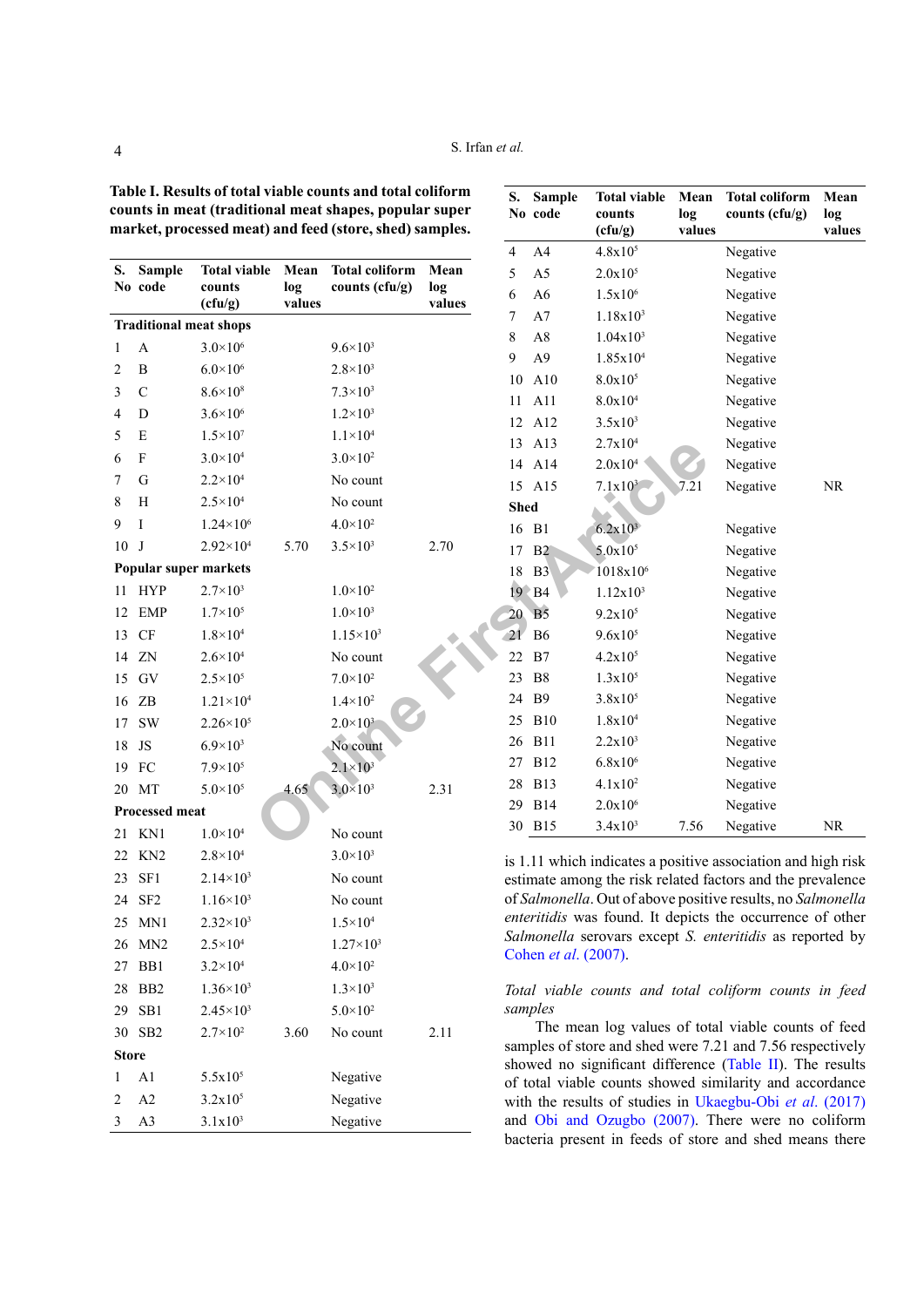was no fecal contamination and not agreed with results of *Enterobacteriaceae* counts reported by [Kukier and Kwiatek](#page-5-17) [\(2011\)](#page-5-17) and [Sultana](#page-6-7) *et al*. (2017) but higher bacterial loads in shed as compared to store showed pitiable processing, variation in weather conditions, production, contaminated feed ingredients, storage and poor management of poultry industry and farms. There were no significant differences between total viable counts and total coliform counts of feeds of store and shed.



<span id="page-4-0"></span>Fig. 1. Agarose gel electrophoresis of product of polymerase chain reaction of *hisJ* gene (496 bp) in swabs of poultry environment. Lane M, DNA marker of 1kb; Lane PC, Positive control; Lane 1 *Salmonella* positive sample in muddy of poultry house environment.



<span id="page-4-1"></span>Fig. 2. Agarose gel electrophoresis of product of polymerase chain reaction of *hisJ* gene (496 bp) in meat samples Lane M, DNA marker of 100 bp; NC, Negative control; Lane PC, Positive control; Lane 1 and Lane 2, *Salmonella* positive in meat samples.

The high bacterial contamination in feed is not suitable and safe for the consumption of poultry being a part of its tissue and also not good for human consumption. Results of PCR for confirmation of *Salmonella* revealed that no sample was found positive in feed samples that was less than reported in [Kukier](#page-5-18) *et al*. (2012) which found

0.84% prevalence in his study. In the study of [Okonko](#page-5-19) *et al*[. \(2010\)](#page-5-19) he found 3% prevalence of *Salmonella* which is higher than our results. Our findings indicate somewhat better processing and production of poultry feed especially heat treatment to kill the pathogenic bacteria if present in raw feed material which ultimately reduce the risk of contamination in feed processing units, feed handlers, and also in the environment. The pathogenic bacteria such as *Salmonella* spp. in broiler feed is also a source of infection in poultry birds and causes different diseases such as fowl typhoid and salmonellosis. The presence of these pathogenic microbes shows that these pathogens consume feeds as nutrition for their growth and metabolic reactions [\(Ukaegbu-Obi](#page-6-6) *et al*., 2017). The low recovery rate of *Salmonella* was observed in current study which might be due to good management practices adopted at farm level, use of *Salmonella* free chicken feed, rearing of *Salmonella* free chicks, improved biosecurity practices at farm level during poultry production. The exertions should be applied which decrease the number of bacteria in feed as much as possible so our objective is not to sterile feed but feed with safe contamination level.

<span id="page-4-2"></span>**Table II. Detection of** *Salmonella* **in poultry related samples.**

| might be due to good management practices adopted at<br>farm level, use of Salmonella free chicken feed, rearing of<br>496<br>Salmonella free chicks, improved biosecurity practices at<br>farm level during poultry production. The exertions should<br>be applied which decrease the number of bacteria in feed<br>as much as possible so our objective is not to sterile feed<br>but feed with safe contamination level.<br>l electrophoresis of product of<br>Table II. Detection of Salmonella in poultry related<br>tion of hisJ gene (496 bp) in swabs<br>samples.<br>nt. Lane M, DNA marker of 1kb; |         |              |                                                     |
|-------------------------------------------------------------------------------------------------------------------------------------------------------------------------------------------------------------------------------------------------------------------------------------------------------------------------------------------------------------------------------------------------------------------------------------------------------------------------------------------------------------------------------------------------------------------------------------------------------------|---------|--------------|-----------------------------------------------------|
| ntrol; Lane 1 Salmonella positive<br><b>Samples</b><br>bultry house environment.                                                                                                                                                                                                                                                                                                                                                                                                                                                                                                                            | samples | samples      | <b>Number of Positives Percentage</b><br>occurrence |
| Meat<br>NС<br>1<br>PC<br>$\overline{2}$                                                                                                                                                                                                                                                                                                                                                                                                                                                                                                                                                                     |         |              |                                                     |
| Traditional shops                                                                                                                                                                                                                                                                                                                                                                                                                                                                                                                                                                                           | 10      | 1            | 10                                                  |
| Supermarkets                                                                                                                                                                                                                                                                                                                                                                                                                                                                                                                                                                                                | 10      | 1            | 10                                                  |
| Processed                                                                                                                                                                                                                                                                                                                                                                                                                                                                                                                                                                                                   | 10      | $\Omega$     | $\mathbf{0}$                                        |
| Swabs of poultry environment<br>496                                                                                                                                                                                                                                                                                                                                                                                                                                                                                                                                                                         |         |              |                                                     |
| Carcasses                                                                                                                                                                                                                                                                                                                                                                                                                                                                                                                                                                                                   | 10      | $\mathbf{0}$ | $\theta$                                            |
| Wooden cutting board                                                                                                                                                                                                                                                                                                                                                                                                                                                                                                                                                                                        | 10      | 1            | 10                                                  |
| Feed                                                                                                                                                                                                                                                                                                                                                                                                                                                                                                                                                                                                        | 30      | $\theta$     | $\theta$                                            |
| Total                                                                                                                                                                                                                                                                                                                                                                                                                                                                                                                                                                                                       | 80      | 3            | 3.75                                                |

The prevalence of *Salmonella* in chicken meat estimated the poor quality of poultry meat which is a source of food borne infections in animals and humans. The traditional slaughtering procedure and warm temperatures favour the growth of bacteria. There is need to implement HACCP to detect and control the hazards in poultry products. It was indicated that various risk factors are involved in transmission of *Salmonella*. There is need to adopt strict guidelines and recognized potential bio risks which are involved in dispersal of food borne diseases to provide safe food for public consumption. This also showed possible risks and source of infection in humans.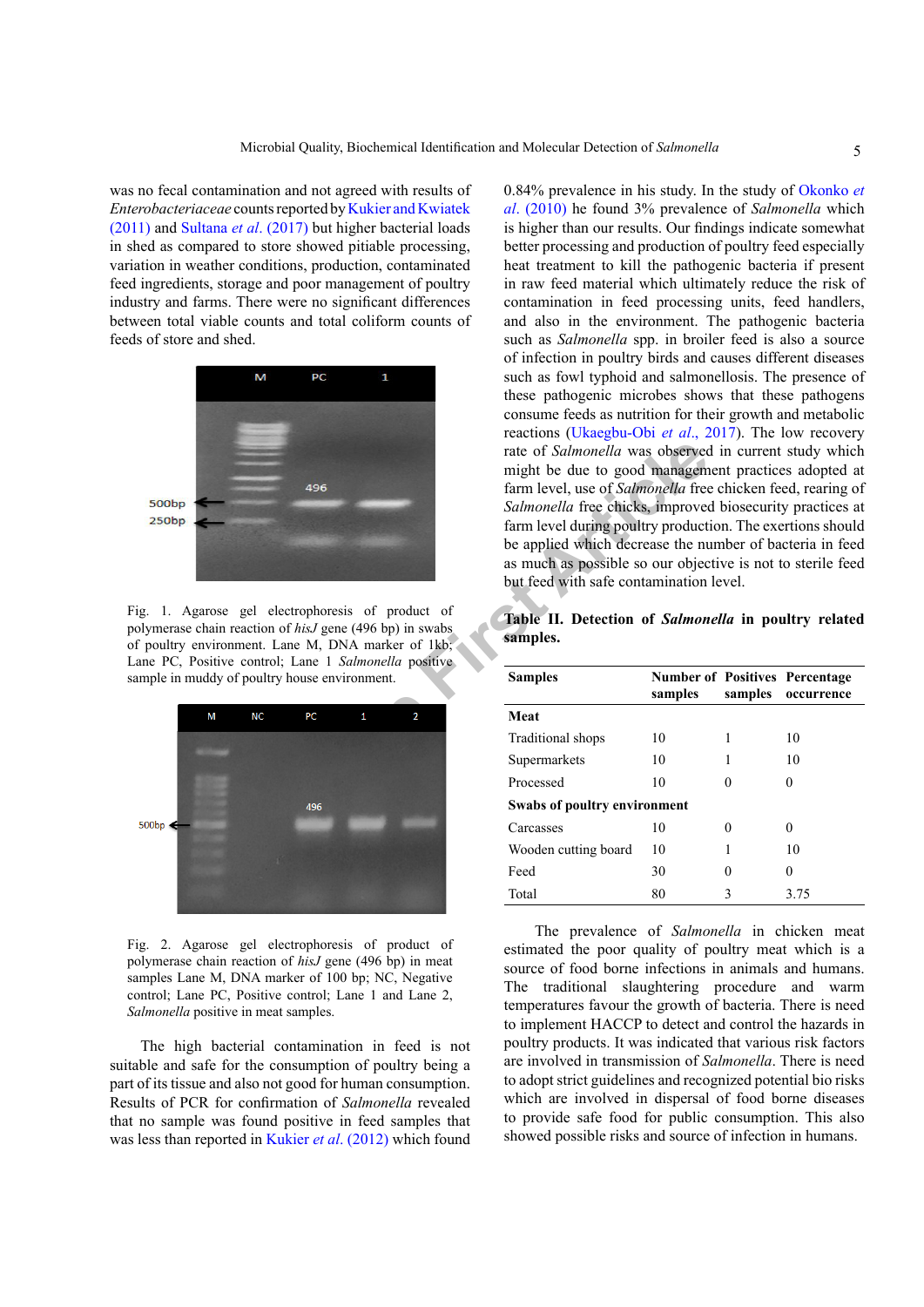S. Irfan *et al.*

#### **CONCLUSION**

This study was intended for the estimation of total viable counts, total coliform counts, and *Salmonella* detection in meat and feed to provide safe food for public consumption and devised strategy to determined risk factors which would be guiding for policy intervention. It is concluded that poultry feed and processed chicken are free from *Salmonella*, however, the presence of *Salmonella* in retail chicken meat could be because of post slaughter contamination and unhygienic practices opted at retail meat shops.

*Statement of conflict of interest* The authors have declared no conflict of interest.

#### **REFERENCES**

- <span id="page-5-13"></span><span id="page-5-3"></span>Adu-Gyamfi, A., Torgby-Tetteh, W., and Appiah, V., 2012. Microbiological quality of chicken sold in Accra and determination of D10-value of *E. coli*. *Fd. Nutr. Sci*., **3**: 693-698. https://doi.org/10.4236/ [fns.2012.35094](https://doi.org/10.4236/fns.2012.35094)
- declared no conflict of interest.<br> **CERENCES**<br>
CERENCES<br>
CONDEXECTION 2006. Microbiological que<br>
declared no conflict of interest.<br>
The Croatian market. Vet.<br>
Degical quality of chicken sold in<br>
M., Wasyl, D., and Appian a Aliyu, M.R., Egwu, E.O., Abubakar, M.B., Adamu, A.Y., Salihu, M.D., Dabai, A.I., and Tambuwa, F.M., 2012. Bacteriological quality of commercially prepared and self compounded poultry feeds in Sokoto Metropolis, Sokoto, Nigeria. *Int. J. appl. Biol. Pharm*., **3**: 345-350.
- Antunes, P., Mourão, J., Campos, J., and Peixe, L., 2016. Salmonellosis: The role of poultry meat *Clin. Microbiol. Infect*., **22**: 110-121. https://doi. [org/10.1016/j.cmi.2015.12.004](https://doi.org/10.1016/j.cmi.2015.12.004)
- <span id="page-5-10"></span>Cohen, N., Ennaji, H., Bouchrif, B., Hassar, M., and Karib, H., 2007. Comparative study of microbiological quality of raw poultry meat at various seasons and for different slaughtering processes in Casablanca (Morocco). *J. appl. Poult. Res*., **16**: 502-508. [https://doi.org/10.3382/](https://doi.org/10.3382/japr.2006-00061) [japr.2006-00061](https://doi.org/10.3382/japr.2006-00061)
- <span id="page-5-7"></span>Cohen, N.D., Neibergs, H.L., McGruder, E.D., Whitford, H.W., Behle, R.W., Ray, P.M., and Hargis, B., 1993. Genus-specific detection of salmonellae using the polymerase chain reaction (PCR). *J. Vet. Diag. Invest*., **5**: 368-371. [https://doi.](https://doi.org/10.1177/104063879300500311) [org/10.1177/104063879300500311](https://doi.org/10.1177/104063879300500311)
- <span id="page-5-12"></span>Eglezos, S., Dykes, G.A., Huang, B., Fegan, N., and Stuttard, E., 2008. Bacteriological profile of raw, frozen chicken nuggets. *J. Fd. Prot*., **71**: 613-615. <https://doi.org/10.4315/0362-028X-71.3.613>
- <span id="page-5-1"></span>Grepay, N.A., 2009. The main factors affecting poultry production in Libya. *Acta Sci. Pololonorum*

*Oeconomia*., **8**: 43-49.

- <span id="page-5-2"></span>Hossain, M., Islam, A., and Iji P., 2012. Energy utilization and performance of broiler chickens raised on diets with vegetable proteins or conventional feeds. *Asian J. Poult. Sci*., **6**: 117-128. [https://doi.org/10.3923/](https://doi.org/10.3923/ajpsaj.2012.117.128) [ajpsaj.2012.117.128](https://doi.org/10.3923/ajpsaj.2012.117.128)
- <span id="page-5-0"></span>Hussain, J., Rabbani, I., Aslam, S., and Ahmad, H., 2015. An overview of poultry industry in Pakistan. *Worlds Poult. Sci. J*., **71**: 689-700. [https://doi.](https://doi.org/10.1017/S0043933915002366) [org/10.1017/S0043933915002366](https://doi.org/10.1017/S0043933915002366)
- <span id="page-5-14"></span>Iman, M.N., Selma, O.A., and Sabiel, Y.A., 2015. Microbial quality of frozen chicken meat in Khartoum State Sudan. *J. appl. indust. Sci*., **3**: 120- 125.
- <span id="page-5-11"></span>Kozacinski, L., Hadziosmanovic, M., and Zdolec, N., 2006. Microbiological quality of poultry meat on the Croatian market. *Vet. Arhiv*., **76**: 305-313.
- <span id="page-5-18"></span>Kukier, E., Goldsztejn, M., Grenda, T., Kwiatek, K., Wasyl, D., and Hoszowski, A., 2012. *Bull. Vet. Inst. Pulawy*, **56**: 349-354. [https://doi.org/10.2478/](https://doi.org/10.2478/v10213-012-0061-x) v10213-012-0061-x
- <span id="page-5-17"></span>Kukier, E., and Kwiatek, K., 2011. Microbiological quality of compound feed used in Poland. *Bull. Vet. Inst. Pulawy*, **55**: 709-715.
- <span id="page-5-6"></span>Maqsood, A., 2012. Salmonella *prevalence in the poultry feed industry in Pakistan*. Master thesis, Swedish University of Agricultural Sciences, Uppsala, Sweden.
- <span id="page-5-8"></span>Modarressi, S., and Thong, K.L., 2010. Isolation and molecular sub typing of *Salmonella* enterica from chicken, beef and street foods in Malaysia. *Sci. Res. Essays*, **5**: 2713-2720.
- <span id="page-5-16"></span>Obi, C., and Ozugbo, I., 2007. Microbiological analyses of poultry feeds sold in Umuahia main market, Abia State, Nigeria. *Res. J. appl. Sci*., **2**: 22-25.
- <span id="page-5-19"></span>Okonko, I., Nkang, A., Fajobi, E., Mejeha, O., Udeze, A., Motayo, B., Ogun, A., Ogunnusi, T., and Babalola, T., 2010. *Electron. J. Environ. Agric. Fd. Chem*., **9**: 514-532.
- <span id="page-5-5"></span>Omwandho, C.O., and Kubota, T., 2010. Incidence of multi-drug resistant (MDR) organisms in some poultry feeds sold in Calabar Metropolis, Nigeria. *Jpn. Agric. Res. Q*., **44**: 7-16. [https://doi.](https://doi.org/10.6090/jarq.44.7) [org/10.6090/jarq.44.7](https://doi.org/10.6090/jarq.44.7)
- <span id="page-5-4"></span>Putturu, R., Eevuri, T., Ch, B., and Nelapati, K., 2015. *Salmonella* enteritidis–food borne pathogen. A review. *Int. J. Pharm. Biol. Sci*., **5**: 86-95.
- <span id="page-5-15"></span>Razzaq, A., Irfan, M., and Mohsin, M., 2013. Molecular diagnostics of foodborne pathogens. *Pure appl. Biol*., **2**: 69-75. [https://doi.org/10.19045/](https://doi.org/10.19045/bspab.2013.22005) [bspab.2013.22005](https://doi.org/10.19045/bspab.2013.22005)
- <span id="page-5-9"></span>Roy, P., Dhillon, A., Lauerman, L.H., Schaberg, D.,